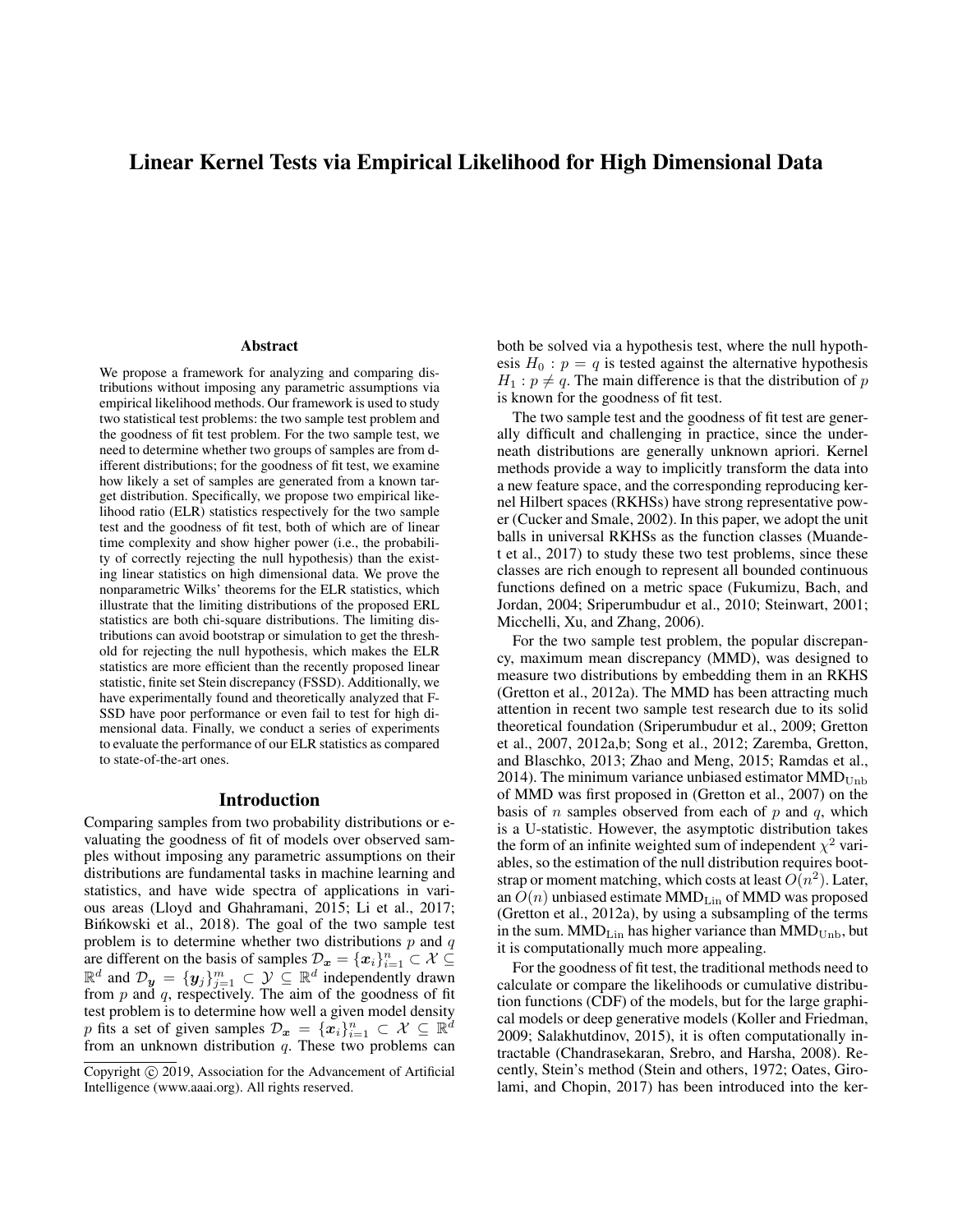

Figure 1: Rejection rates of FSSD, MMD<sub>Lin</sub> and ELR-MMD on two different normal distributions  $p(x) = \mathcal{N}(x|0, I_d)$  and  $q(x) = \mathcal{N}(x|0, vI_d)$  with the variance changed in the set  $v \in \{1, 1.5, 2, 2.5\}$  for  $d = 10, 50, 100$ .

nel domain (Chwialkowski, Strathmann, and Gretton, 2016; Liu, Lee, and Jordan, 2016), by combining Stein's identity with the RKHS theory, which is a likelihood-free method and depends on  $p$  only through the log derivatives. The asymptotic distribution of the statistics under the null hypothesis is an infinite weighted sum of independent  $\chi^2$  variables. The bootstrap is adopted for calculating the approximate rejection threshold, whose time complexity is  $O(n^2)$ . A linear time statistic,  $KSD<sub>Lin</sub>$ , was proposed by using half sampling (Liu, Lee, and Jordan, 2016), which has a zeromean Gaussian limit under the null hypothesis. To improve the performance of the existing linear time statistics, Jitkrittum et al. (2017) proposed a novel statistic, the finite set Stein discrepancy (FSSD), by introducing a witness function on a finite set, which can conduct testing in linear time and show excellent performance on low dimensional data.

In this paper, we introduce the method of empirical likelihood into the domain of linear kernel tests for the first time, and propose two novel empirical likelihood ratio (ELR) statistics for the two sample test and the goodness of fit test, respectively. The empirical likelihood method (Owen, 1990, 2001) owns its broad usage and fast research development to a number of important advantages. Generally speaking, it combines the reliability of nonparametric methods with the effectiveness of the likelihood approach. The regions behave better than confidence regions based on asymptotic normality when the sample size is not large enough. Taking into consideration the asymptotic normality of the linear unbiased estimate  $MMD_{Lin}$  (Gretton et al., 2012a), we first propose an empirical likelihood ratio (ERL) statistic based on the formulation of MMD<sub>Lin</sub>, named ERL-MMD, for the two sample test problem. We optimize an empirical distribution on the set of the one-dimensional pairwise discrepancies with the constraint that the empirical mean of all discrepancies is 0. We establish the nonparametric Wilks' theorem for the statistic ERL-MMD, which shows that the proposed ERL-MMD has a limiting chi-square distribution. For the goodness of fit test, we propose an ERL statistic based on the linear unbiased estimate KSD<sub>Lin</sub>, called ERL-KSD, by enforcing an empirical distribution on the the pairwise discrepancies, and derive the nonparametric Wilks' theorem to show the limiting distribution of ERL-KSD. The proposed ELR-MMD and ELR-KSD statistics show better

performance than MMDLin and KSDLin, and remarkably higher discriminability (power) when comparing two distributions with subtle difference. There are two possible reasons for the impressive performance of the ERL statistics. First, enforcing a probability on each pairwise discrepancy can help discriminate the subtle difference between two distributions. Second, the rejection regions of the proposed statistics are obtained by contouring a log likelihood ratio that may be the most powerful test for a fixed significance level  $\alpha$  by Neyman-Pearson lemma (Neyman and Pearson, 1933).

Another contribution of this paper is that we have experimentally found that the recently proposed FSSD have poor performance or even fail to test for high dimensional data. In Figure  $1<sup>1</sup>$ , we investigate the power of FSSD as compared to  $MMD<sub>Lin</sub>$  and ELR-MMD, on two different normal distributions  $p(x) = \mathcal{N}(x|0, \mathbf{I}_d)$  and  $q(x) = \mathcal{N}(x|0, v\mathbf{I}_d)$ with the variance changed in the set  $v \in \{1, 1.5, 2, 2.5\}$  for  $d = 10, 50, 100$ . We can find that, MMD<sub>Lin</sub> and ELR-MMD can work well for  $d = 10, 50, 100$ , but FSSD shows poor rejection rates for both  $d = 10$ , and fails to reject the null hypothesis  $H_0$ :  $p = q$  for  $d = 50, 100$  even when the variance  $v$  is very large. We also increase an important parameter of FSSD, the number of test locations J, to further verify the performance of FSSD, but the results are similar that have also been shown in 1. We further provide a deeper understanding of FSSD from the perspective of empirical likelihood and analyze the possible reasons why FSSD shows poor performance or even fails on high dimensional data. Since FSSD has shown good performance on low dimensional data (Jitkrittum et al., 2017), the proposed ER-L statistics can be considered as complements to FSSD for high dimensional data.

### Empirical Likelihood Ratio for Two Sample Test

In this section, we will propose an empirical likelihood ratio (ERL) statistic for the two sample test problem and derive its limiting distribution by Wilks' Theorem.

Assume that the data domain is a connected open set  $\mathcal{X} \in \mathbb{R}^d$ . Let  $\mathcal{H}_\kappa$  be a reproducing kernel Hilbert space

<sup>&</sup>lt;sup>1</sup>Comprehensive results are given in the section of empirical study.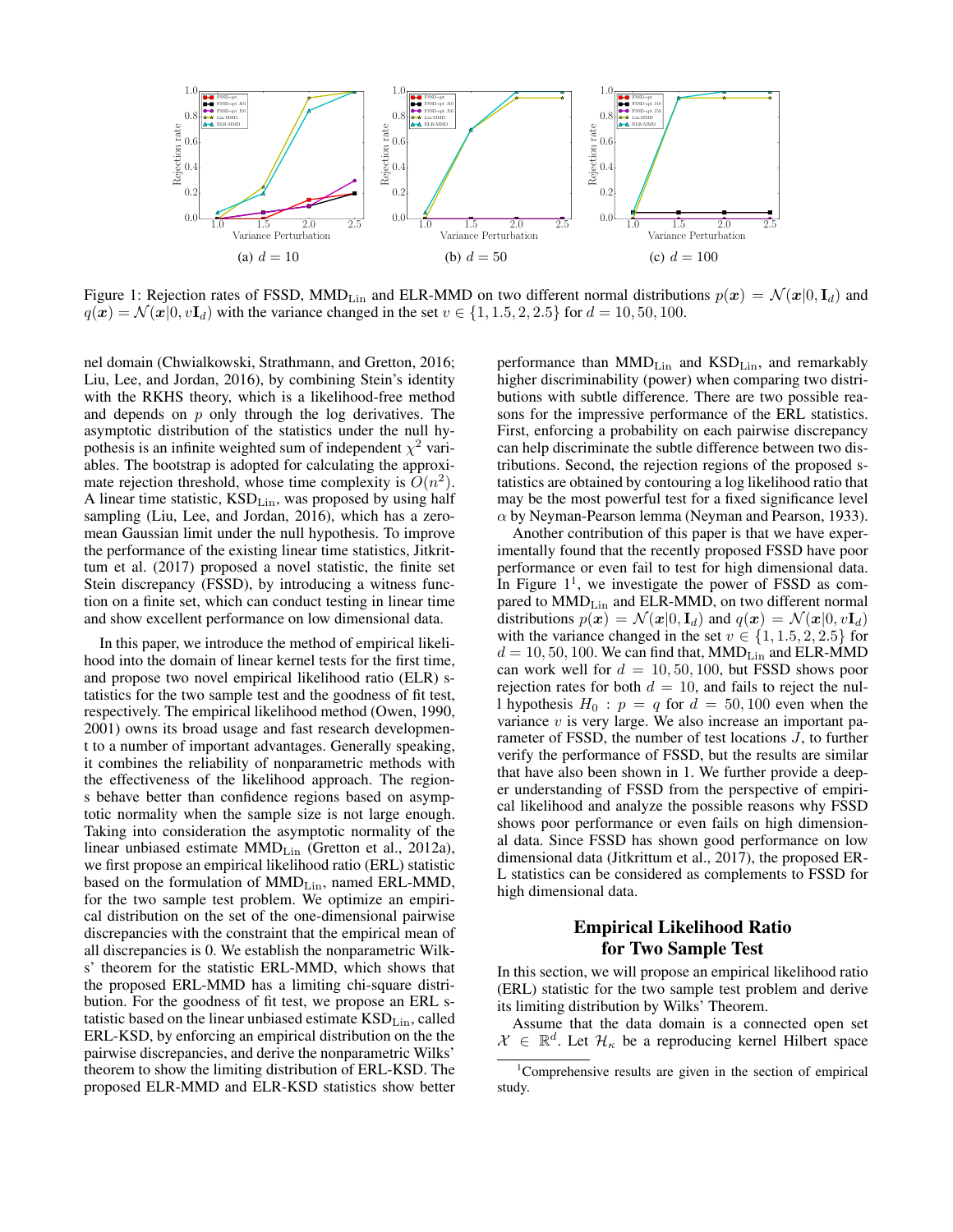(RKHS) defined on  $X$  with reproducing kernel  $\kappa$ , and p a Borel probability measure on  $X$ . In this paper, we consider the function class F as a unit ball in a universal RKHS  $\mathcal{H}_{\kappa}$ , since this class is rich enough to show the equivalence between the zero expectation of the statistics and the equality of two distributions (Fukumizu, Bach, and Jordan, 2004; Sriperumbudur et al., 2010; Steinwart, 2001; Micchelli, Xu, and Zhang, 2006). Universality requires that  $\kappa$  is continuous and  $\mathcal{H}_{\kappa}$  is dense in  $C(\mathcal{X})$  with respect to the  $L_{\infty}$  norm. It has been proved that the Gaussian and Laplace RKHSs are universal (Steinwart, 2001).

The mean embedding of p in F, written as  $\mu_{\kappa}(p) \in \mathcal{F}$ , is defined such that  $\mathbf{E}_{\boldsymbol{x} \sim p} f(\boldsymbol{x}) = \langle f, \mu_{\kappa}(p) \rangle$  for all  $f \in \mathcal{F}$  and exists for all Borel probability measures when  $\kappa$  is bounded and continuous. The MMD between a Borel probability measure  $p$  and a second Borel probability measure  $q$  is the squared RKHS distance between their respective mean embeddings,

$$
\eta_{\kappa}(p,q) = \|\mu_{\kappa}(p) - \mu_{\kappa}(q)\|_{\mathcal{F}}^2
$$
  
= 
$$
\mathbf{E}_{\boldsymbol{x}\boldsymbol{x}'}\kappa(\boldsymbol{x},\boldsymbol{x}') + \mathbf{E}_{\boldsymbol{y}\boldsymbol{y}'}\kappa(\boldsymbol{y},\boldsymbol{y}') - 2\mathbf{E}_{\boldsymbol{x}\boldsymbol{y}}\kappa(\boldsymbol{x},\boldsymbol{y}),
$$

where  $x'$  denotes an independent copy of x. Denoting  $z =$  $(\bm{x}, \bm{y})$ , we write  $\eta_{\kappa}(p, q) = \mathbf{E}_{\bm{z}\bm{z}'} h_{\kappa}(\bm{z}, \bm{z}')$ , with  $h(\bm{z}, \bm{z}') =$  $\kappa(\bm{x},\bm{x}')\!+\!\kappa(\bm{y},\bm{y}')\!-\!\kappa(\bm{x},\bm{y}')\!-\!\kappa(\bm{x}',\bm{y}).$  It has been proved that for the unit ball in a universal RKHS  $\mathcal{F}, \eta_{\kappa}(p,q) = 0$  if and only if  $p = q$  (Gretton et al., 2012a).

For the given two samples  $\mathcal{D}_x = \{x_i\}_{i=1}^n \subset \mathcal{X} \subseteq \mathbb{R}^d$ , where  $x_i \sim p$  i.i.d., and  $\mathcal{D}_y = \{y_j\}_{j=1}^m \subset \mathcal{Y} \subseteq \mathbb{R}^d$ , where  $y_i \sim q$  i.i.d., if we assume  $m = n$ , the minimum variance unbiased estimate MMD<sub>Unb</sub> of  $\eta_{\kappa}(p,q)$  can be simply represented as

$$
\text{MMD}_{\text{Unb}}^2[\mathcal{F}, \mathcal{D}_x, \mathcal{D}_y] = \frac{1}{n(n-1)} \sum_{i \neq j}^n h(z_i, z_j).
$$

 $MMD_{Unb}$  requires  $O(n^2)$  time to compute h on all interacting pairs. The asymptotic distribution of  $MMD_{Unb}$  takes the form of an infinite weighted sum of independent  $\chi^2$  variables, so the bootstrap or moment matching for estimation of the null distribution costs at least  $O(n^2)$ . A linear time unbiased estimate MMD<sub>Lin</sub> of  $\eta_{\kappa}(p,q)$  was proposed in (Gretton et al., 2012a),

$$
\text{MMD}_{\text{Lin}}^{2}[\mathcal{F}, \mathcal{D}_{\boldsymbol{x}}, \mathcal{D}_{\boldsymbol{y}}] = \frac{1}{\lfloor n/2 \rfloor} \sum_{i=1}^{\lfloor n/2 \rfloor} h(\boldsymbol{z}_{2i-1}, \boldsymbol{z}_{2i}).
$$

In the following, we will present the empirical likelihood ratio statistic based on MMD<sub>Lin</sub>. We write  $h_i$  =  $h(z_{2i-1}, z_{2i})$  and  $N = \lfloor n/2 \rfloor$ . When calculating  $h_i$ ,  $i =$  $1, \ldots, N$ , different independent samples are used for different *i*. We consider  $h_1, h_2, \ldots, h_N$  as i.i.d observations from a univariate distribution  $\rho$ . We can define an empirical likelihood function as

$$
L(\rho) = \prod_{i=1}^{N} d\rho(h_i) = \prod_{i=1}^{N} p_i,
$$

where  $p_i = d\rho(h_i) = Pr(H = h_i)$ .  $L(\rho)$  is maximized by the empirical distribution function  $\rho_N(h)$  =

 $N^{-1} \sum_{i=1}^{N} I(h_i < h)$ . The empirical likelihood ratio is then defined as

$$
R(\rho) = L(\rho)/L(\rho_N),
$$

and it is easy to show that this can be written as

$$
R(\rho) = \prod_{i=1}^{N} N p_i.
$$

In the two sample test problem, under the null hypothesis  $H_0$ :  $p = q$ , the mean  $\mu$  of  $\rho$  should be 0. To obtain the confidence regions, we define the empirical likelihood ratio function

$$
R(\mu) = \sup_{\{p_i \ge 0\}_{i=0}^N} \left\{ \prod_{i=1}^N N p_i \middle| \sum_{i=1}^N p_i = 1, \sum_{i=1}^N p_i h_i = \mu \right\}.
$$
\n(1)

As noted by (Owen, 1988, 1990, 2001), a unique value for the right-hand side of (1) exists, provided that  $\mu$  is inside the convex hull of the points  $h_1, \ldots, h_N$ . An explicit expression for  $R(0)$  can be derived by a Lagrange multiplier argument: the maximum of  $\prod_{i=1}^{N} N p_i$  subject to the constraints  $p_i \geq 0$ ,  $\sum_{i=1}^{N} p_i = 1$  and  $\sum_{i=1}^{N} p_i h_i = 0$  is attained when

$$
p_i = p_i(0) = \frac{1}{N} \frac{1}{1 + \lambda h_i},
$$

where  $\lambda$  is the solution to

$$
\sum_{i=1}^{N} \frac{h_i}{1 + \lambda h_i} = 0.
$$

The empirical likelihood ratio test statistic is proposed as  $W(0) = -2 \log R(0)$ , that is,

$$
W(0) = 2\sum_{i=1}^{N} \log\{1 + \lambda h_i\}.
$$

We derive the following theorem, which shows that the proposed statistic  $W(0)$  have a limiting chi-square distribution.

**Theorem 1** (Wilks' Theorem). *Under*  $H_0$  :  $p = q$ , if  $\mathbf{E}_{\bm{x},\bm{x}'}[\kappa^2(\bm{x},\bm{x}')] \leq \infty$ , the empirical likelihood ratio test *statistic*

$$
W(0) \xrightarrow{d} \chi^2_{(1)}.
$$

*Proof.* Every  $h_i$  is defined on an independent pairwise discrepancy  $(z_{2i-1}, z_{2i})$  for  $i = 1, 2, ..., N$ , where  $x_{2i-1}$ ,  $y_{2i-1}, x_{2i}$  and  $y_{2i}$  are used only for  $h_i$ . Therefore,  $\{h_i, i =$  $1, 2, \ldots, N$  is a sequence of i.i.d. random variables. If  $p = q$ , we have  $\mathbf{E}[\dot{h}_i] = 0$ . Let  $\bar{h} := \frac{1}{N} \sum_{i=1}^m h_i$  and  $S := \frac{1}{N} \sum_{i=1}^{m} h_i^2$ . From Lemma 11.1 of (Owen, 2001), we have  $\lambda = \bar{h}/S + o_p(N^{-1/2})$ . By Taylor's expansion, we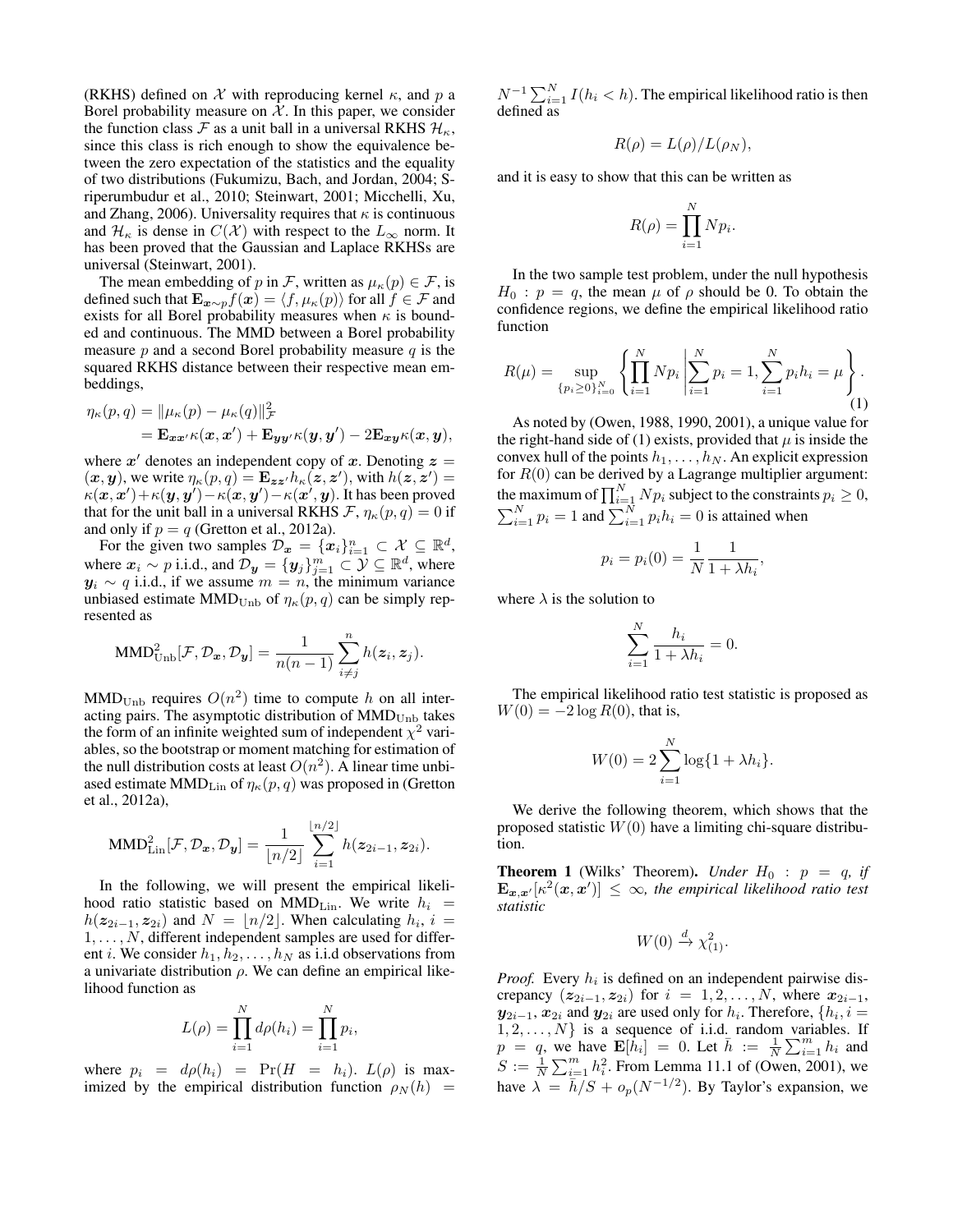have

$$
W(0) = 2 \sum_{i=1}^{N} \log(1 + \lambda h_i)
$$
  
=  $2 \sum_{i=1}^{N} \lambda h_i - \sum_{i=1}^{N} (\lambda h_i)^2 + \sum_{i=1}^{N} \eta_i$   
=  $2N\lambda \bar{h} - N\lambda^2 S + \sum_{i=1}^{N} \eta_i$   
=  $2N\bar{h}^2/S - N\bar{h}^2/S + 2N\bar{h} \cdot o_p(N^{-1/2})$   
+  $N \cdot o_p(N^{-1})/S + \sum_{i=1}^{N} \eta_i$   
=  $N\bar{h}^2/S + 2N\bar{h} \cdot o_p(N^{-1/2})$   
+  $N \cdot o_p(N^{-1})/S + \sum_{i=1}^{N} \eta_i$ ,

where for some finite constant  $C > 0$ ,

$$
Pr(|\eta_i| \le C|\lambda h_i|^3) \to 1, \ 1 \le i \le N.
$$

Standard Central Limit Theorem and Continuous Mapping Theorem imply that

$$
N\bar{h}^2/S = (\sqrt{N}\bar{h}/\sqrt{S})^2 \stackrel{d}{\to} \chi^2_{(1)}.
$$

Now, since  $N\bar{h} \cdot o_p(N^{-1/2}) = o_p(1), N \cdot o_p(N^{-1})/S =$  $o_p(1)$  and

$$
\left| \sum_{i=1}^{N} \eta_i \right| \leq C |\lambda|^3 \sum_{i=1}^{N} |h_i|^3
$$
  
=  $O_p(N^{-3/2}) \cdot o_p(N^{3/2}) = o_p(1),$ 

 $\Box$ 

the proof is completed.

Based on Theorem 1, we can conduct two sample test in this way: we will reject the null hypothesis  $H_0$ , when  $W(0) \ge \chi_{\alpha}^2$ , where  $\chi_{\alpha}^2$  is defined such that

$$
Pr(\chi_{(1)}^2 \ge \chi_{\alpha}^2) = \alpha.
$$

Since the limiting distribution is  $\chi^2_{(1)}$ , we do not require bootstrap or simulation to get the threshold for rejection. The main computational burden for  $W(0)$  is the calculation of  $h_i$ ,  $i = 1, \ldots, N$ . Therefore, the time complexity of the empirical likelihood ratio statistic  $W(0)$  is linear in the number of examples. The empirical likelihood method can also be applied to B-tests (Zaremba, Gretton, and Blaschko, 2013), since the statistics  $\eta_i$ ,  $i = 1, \ldots, \frac{n}{B}$ , for different blocks are independent with each other, where  $B$  is the block size. However, in each block of B-tests, the pairwise discrepancies are not independent with each other.

## Empirical Likelihood Ratio for Goodness of Fit Test

In this section, we will propose an empirical likelihood ratio (ERL) statistic for the goodness of fit test problem and derive its limiting distribution by Wilks' Theorem.

We first introduce the Stein operator (Stein and others, 1972; Oates, Girolami, and Chopin, 2017), which depends on the distribution  $p$  only through log derivative and avoids the calculation of the normalization constant. A Stein operator  $T_p$  takes a multivariate function  $f(x) =$  $(f_1(\boldsymbol{x}), \ldots, f_d(\boldsymbol{x}))^{\mathrm{T}} \in \mathbb{R}^d$  as input and outputs a function  $(T_p f)(x) : \mathbb{R}^d \to \mathbb{R}$ . The function  $T_p f$  has the key property that for all  $fs$  in an appropriate function class,

$$
\mathbf{E}_{\boldsymbol{x}\sim q}[(T_p f)(\boldsymbol{x})] = 0
$$

if and only if  $q = p$ . Thus, the expectation can be used to test the goodness of fit: how well a model density  $p(x)$  fits a set of given samples  $\mathcal{D}_x = \{x_i\}_{i=1}^n \subset \mathcal{X} \subseteq \mathbb{R}^d$  from an unknown distribution q.

Here we consider the function class  $\mathcal{F}^d$ , where  $\mathcal F$  is a unitnorm ball in universal RKHS (Gretton et al., 2012a). More precisely, assume that  $f_i \in \mathcal{F}$  for all  $i = 1, \dots d$  so that  $f \in \mathcal{F} \times \cdots \times \mathcal{F} := \mathcal{F}^d$  where  $\mathcal{F}^d$  is equipped with the standard inner product  $\langle f, g \rangle_{\mathcal{F}^d} := \sum_{i=1}^d \langle f_i, g_i \rangle_{\mathcal{F}}$ .

According to the reproducing property of  $\mathcal{F}$ ,  $f_i(\boldsymbol{x}) =$  $\langle f_i, \kappa(\boldsymbol{x}, \cdot) \rangle_{\mathcal{F}}$ , and that  $\frac{\partial \kappa(\boldsymbol{x}, \cdot)}{\partial \boldsymbol{x}_i} \in \mathcal{F}$ , we can define  $\omega_p(x, \cdot) = \frac{\partial \log p(x)}{\partial x} \kappa(x, \cdot) + \frac{k(x, \cdot)}{\partial x}$ , which is in  $\mathcal{F}^d$ . Therefore, the kernelized Stein operator can be written as

$$
(T_p f)(\boldsymbol{x}) = \sum_{i=1}^d \left( \frac{\partial \log p(\boldsymbol{x})}{\partial \boldsymbol{x}_i} f_i(\boldsymbol{x}) + \frac{\partial f_i(\boldsymbol{x})}{\partial \boldsymbol{x}_i} \right)
$$

$$
= \langle f, \omega_p(\boldsymbol{x}, \cdot) \rangle_{\mathcal{F}^d}.
$$

Under the condition  $\lim_{\|\mathbf{x}\| \to \infty} p(\mathbf{x})f_i(\mathbf{x}) = 0$  for al $l \, i = 1, \ldots, d$ , it can be shown using integration by parts that  $\mathbf{E}_{\bm{x} \sim p}(T_p f)(\bm{x}) = 0$  for any  $f \in \mathcal{F}^d$ . Based on the Stein operator, the kernelized Stein discrepancy is defined as

$$
S_p(q) = \sup_{\|f\|_{\mathcal{F}^d} \le 1} \langle f, \mathbf{E}_{\mathbf{x} \sim p} \omega_p(\mathbf{x}, \cdot) \rangle = \|g(\cdot)\|_{\mathcal{F}^d}, \quad (2)
$$

where  $g(\cdot) = \mathbf{E}_{\mathbf{x} \sim q} \omega_p(\mathbf{x}, \cdot)$  is called the Stein witness function. The Stein witness function plays a crucial role in the FSSD test.

When  $\mathbf{E}_{\bm{x} \sim p} \|\nabla_{\bm{x}} \log p(\bm{x}) - \nabla_{\bm{x}} \log q(\bm{x})\| < \infty$ , it can be shown that  $S_p(q) = 0$  if and only if  $p = q$ . The statistic of the KSD can be represented as

$$
S_p^2(q) = \mathbf{E}_{\boldsymbol{x}\sim q} \mathbf{E}_{\boldsymbol{x}'\sim q} h_p(\boldsymbol{x}, \boldsymbol{x}'),
$$

where  $h_p(\bm{x}, \bm{y}) = s_p^{\mathrm{T}}(\bm{x})s_p(\bm{y})\kappa(\bm{x}, \bm{y}) + s_p^{\mathrm{T}}\nabla_{\bm{x}}\kappa(\bm{x}, \bm{y}) +$  $s_p^{\rm T} \nabla_{\bm y} \kappa(\bm x, \bm y) ~+~ \sum_{i=1}^d \frac{\partial^2 \kappa(\bm x, \bm y)}{\partial \bm x_i \partial \bm y_i}$  $\frac{\partial \mathcal{L}(\mathbf{x}, \mathbf{y})}{\partial \mathbf{x}_i \partial \mathbf{y}_i}$ , and  $s_p(\mathbf{x}) = \nabla_{\mathbf{x}} \log p$ which is called the score function. An unbiased empirical estimator of  $S_p^2(q)$ , written as

$$
\hat{S}^2 = \frac{2}{n(n-1)} \sum_{i < j} h_p(\boldsymbol{x}_i, \boldsymbol{x}_j),
$$

is a degenerate U-statistic under  $H_0$ . For the goodness of fit test, the rejection threshold is computed by a bootstrap procedure. It can be seen that the computational cost of  $\hat{S}^2$ is  $O(n^2)$ . To reduce this cost, a linear time estimator was proposed (Liu, Lee, and Jordan, 2016),

$$
\hat{S}_m^2 = \frac{1}{\lfloor n/2 \rfloor} \sum_{i=1}^{\lfloor n/2 \rfloor} h_p(\boldsymbol{x}_{2i-1}, \boldsymbol{x}_{2i}).
$$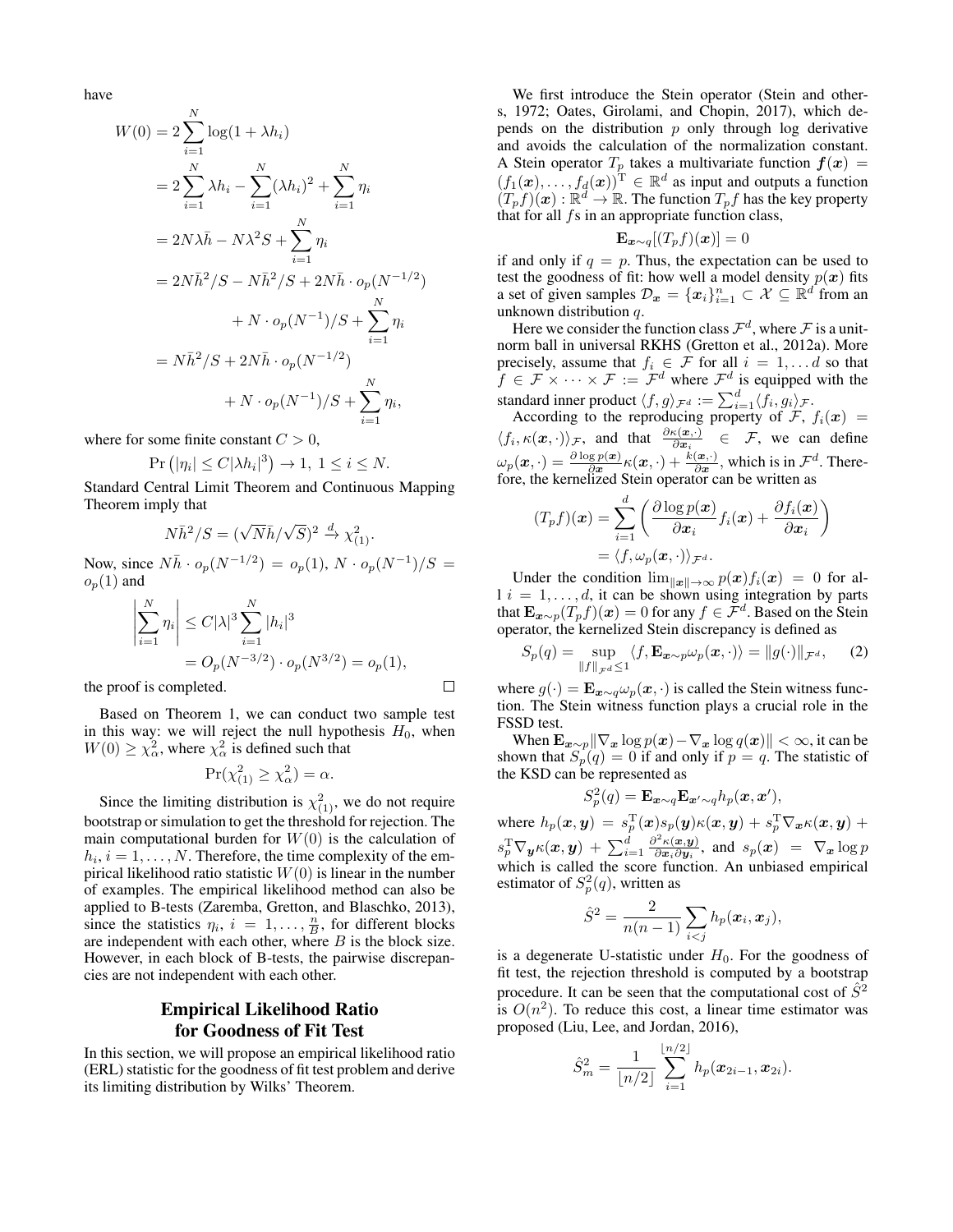We write  $h_{p,i} = h_p(\mathbf{x}_{2i-1}, \mathbf{x}_{2i})$  and  $N = \lfloor n/2 \rfloor$ . When calculating  $h_{p,i}$ ,  $i = 1, \ldots, N$ , different independent samples are used for different i. For the null hypothesis  $H_0$ , we consider  $h_{p,1}, h_{p,2}, \ldots, h_{p,N}$  as i.i.d observations from a univariate distribution. By using  $\hat{S}_m^2$ , we define the empirical likelihood ratio function

$$
R(\mu) = \sup_{\{p_i \ge 0\}_{i=0}^N} \left\{ \prod_{i=1}^N N p_i \middle| \sum_{i=1}^N p_i = 1, \sum_{i=1}^N p_i h_{p,i} = \mu \right\}.
$$

An explicit expression for  $R(0)$  can be derived by a Lagrange multiplier argument,

$$
p_i = p_i(0) = \frac{1}{N} \frac{1}{1 + \lambda h_{p,i}}
$$

,

where  $\lambda$  is the solution to

$$
\sum_{i=1}^{N} \frac{h_{p,i}}{1 + \lambda h_{p,i}} = 0.
$$

The empirical likelihood ratio test statistic is thus

$$
W_p(0) = 2\sum_{i=1}^{N} \log\{1 + \lambda h_{p,i}\}.
$$

We derive the Wilks' theorem (Theorem 2) for  $W_p(0)$ , which shows a limiting chi-square distribution of  $W_p(0)$ . The proof of Theorem 2 is similar to that of Theorem 1.

**Theorem 2** (Wilks' Theorem). *Under*  $H_0$  :  $p = q$ , if  $\mathbf{E}_{\bm{x},\bm{x}'}[\kappa^2(\bm{x},\bm{x}')] \leq \infty$ , the empirical likelihood ratio test *statistic*

$$
W_p(0) \xrightarrow{d} \chi^2_{(1)}.
$$

Based on Theorem 2, we will reject the null hypothesis  $H_0$ , when  $W_p(0) \ge \chi^2_{\alpha}$  with  $\chi^2_{\alpha}$  satisfying  $\Pr(\chi^2_{(1)} \ge \chi^2_{(2)})$  $\chi^2_{\alpha}$ ) =  $\alpha$ . The main computational burden for  $W_p(0)$  is the calculation of  $h_{p,i}$ ,  $i = 1, \ldots, N$ . Therefore, the time complexity of  $W_p(0)$  is linear in the number of examples.

### Comparisons with FSSD

In this section, we compare FSSD with existing linear statistics and our ELR statistics and analyze the possible reasons why FSSD shows poor performance or even fails on high dimensional data.

We first briefly introduce FSSD (Jitkrittum et al., 2017). Let  $V = \{v_1, \ldots, v_J\} \subset \mathbb{R}^d$  be random vectors drawn i.i.d. from a distribution  $\eta$  which has a density. The statistic of FSSD can be defined as

$$
\text{FSSD}_p^2(q) = \frac{1}{dJ} \sum_{i=1}^d \sum_{j=1}^J g_i^2(v_j),
$$

where  $g(\cdot)$  is the Stein witness function given in (2). It has been proved (Jitkrittum et al., 2017) that if the following conditions are satisfied 1)  $\kappa : \mathcal{X} \times \mathcal{X} \to \mathbb{R}$  is  $C_0$ -universal and real analytic i.e., for all  $x' \in \mathcal{X}$ ,  $f(x) = \kappa(x, x')$  is a real analytic function on X; 2)  $\mathbf{E}_{\bm{x}\sim q} \mathbf{E}_{\bm{x}'\sim p} h_p(\bm{x}, \bm{x}')$ 

0; 3)  $\mathbf{E}_{\boldsymbol{x} \sim q} \|\nabla_{\boldsymbol{x}} \log p(\boldsymbol{x}) - \nabla_{\boldsymbol{x}} \log q(\boldsymbol{x})\|^2 < \infty$ ; and 4)  $\lim_{\|\mathbf{x}\| \to \infty} p(\mathbf{x})g(\mathbf{x}) = 0$ ; for any  $J \geq 1$ ,  $\eta$ -almost surely  $\text{FSSD}_p^2(q) = 0$  if and only if  $p = q$ . Let  $\Omega(\boldsymbol{x}) \in \mathbb{R}^{d \times J}$ such that √

$$
[\Omega(\boldsymbol{x})]_{i,j}=\omega_{p,i}(\boldsymbol{x},\boldsymbol{v}_j)/\sqrt{dJ},
$$

 $\tau(\boldsymbol{x}) = \text{vec}(\Omega(\boldsymbol{x})) \in \mathbb{R}^{dJ}$  where  $\text{vec}(\cdot)$  denotes the vectorization, and  $\Delta(\bm{x}, \bm{y}) = \tau(\bm{x})^{\text{T}} \tau(\bm{y}) = \text{tr}(\Omega(\bm{x})^{\text{T}} \Omega(\bm{y}))$ . The unbiased estimator of  $\text{FSSD}_p^2(q)$  is

$$
\widehat{\text{FSSD}}^2 = \frac{2}{n(n-1)} \sum_{i < j} \Delta(\boldsymbol{x}_i, \boldsymbol{x}_j).
$$

In the following, we explain the reason why FSSD is different from  $MMD_{Lin}$ ,  $KSD_{Lin}$ , ERL-MMD and ERL-KSD and further the reason why FSSD shows poor performance on high dimensional data.

For  $MMD_{Lin}$ ,  $KSD_{Lin}$ , ERL-MMD and ERL-KSD one data point only corresponds to a one-dimensional statistical value, but for  $\widehat{\text{FSSD}}^2$ , one data point corresponds to a  $d \times J$ matrix  $\Omega(x)$  or a dJ-dimensional vector  $\tau(x)$ . The underlying reason for the higher dimensional correspondence of F-SSD is the introduction of the finite set. The finite set makes the kernel function  $\kappa(\mathbf{x}, \cdot)$  no longer only appearing in the dot product form with another function  $f \in \mathcal{F}$ , which is different from the forms in  $MMD_{Lin}$ ,  $KSD_{Lin}$ , ERL-MMD and ERL-KSD. The higher dimensional correspondence makes the empirical likelihood difficult to be applied in FSSD. The elements in  $\tau(x)$  for FSSD are not independent, so if we enforce a probability distribution on the set of  $\tau(\mathbf{x}_i)$ ,  $i = 1, \ldots, n$ , the empirical likelihood ratio does not have a limiting  $\chi_{dJ}^2$  distribution.

According to Proposition 2 in (Jitkrittum et al., 2017), under the alternative hypothesis  $H_1$ :  $p \neq q$ , if  $\sigma_{H_1}$  =  $4\mu$ <sup>T</sup> $\Sigma_q$  $\mu > 0$ , then

$$
n\widehat{\text{FSSD}}^2 \sim \sqrt{n}\mathcal{N}(0, \sigma_{H_1}) + n\text{FSSD}^2,
$$

where  $\mu = \mathbf{E}_{\mathbf{x} \sim q} [\tau(\mathbf{x})]$  and  $\mathbf{\Sigma}_q = \cos \tau_{\mathbf{x} \sim q} [\tau(\mathbf{x})] \in$  $\mathbb{R}^{dJ \times dJ}$ . From the above equation, we know that  $n\widehat{\text{FSSD}}^2$ is highly dependent on the dimension of the data. When the dimension increases, the dimension of  $\Sigma_q$  will increase, and then the variance  $\sigma_{H_1}$  becomes larger. When the variance becomes larger, the results will become unstable or even fail. For  $MMD_{Lin}$ ,  $KSD_{Lin}$ , ERL-MMD and ERL-KSD, the kernel function  $\kappa(x, \cdot)$  only appears in the dot product form, and thus the statistics are all less dependent on the dimension of data. In addition, under the null hypothesis  $H_0$ :  $p = q$ , the asymptotic distribution of  $n\widehat{\text{FSSD}}^2$  is a finite weighted sum of independent  $\chi^2$  variables rather than the normal distributions of MMD<sub>Lin</sub> and KSD<sub>Lin</sub>.

### Experiments

In this section, we conduct a series of experiments to demonstrate the performance of the proposed ERL statistics and understand the conditions under which the proposed statistics can perform well.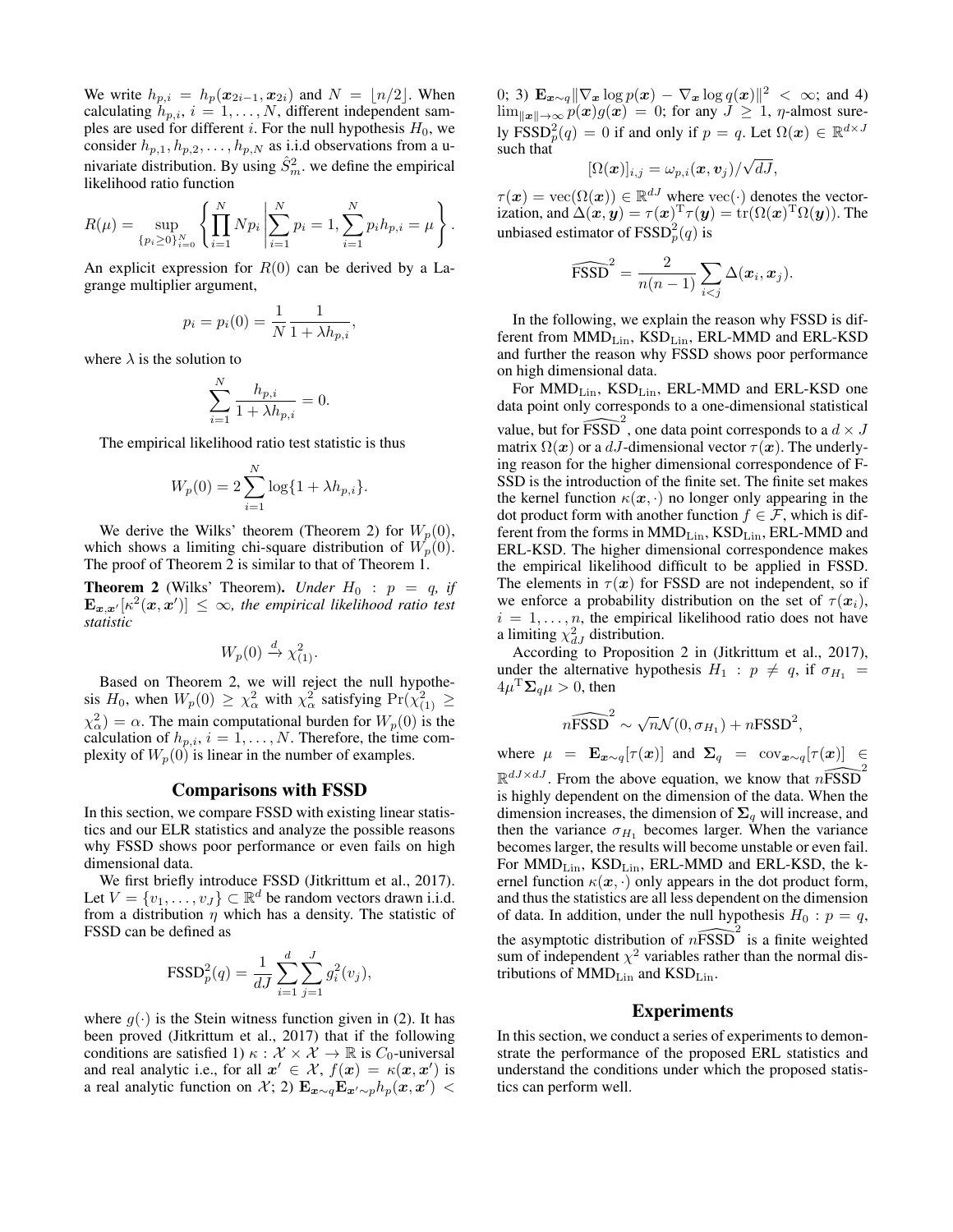

Figure 2: Rejection rates of Lin-MMD, ELR-MMD, Lin-KSD, ELR-KSD and FSSD on two different normal distributions  $p(x) = \mathcal{N}(x|0, I_d)$  and  $q(x) = \mathcal{N}(x|0, vI_d)$  with the variance changed in the set  $v \in \{1, 1.5, 2, 2.5\}$  for  $d = 100$ .

Since this paper focuses on the linear kernel-based statistics, we adopt three recently proposed linear statistics as baselines, including  $MMD_{Lin}$  (Lin-MMD) (Gretton et al., 2012a), KSD<sub>Lin</sub> (Lin-KSD) (Liu, Lee, and Jordan, 2016) and FSSD. Since Gaussian kernels are universal (Steinwart, 2001), we adopt Gaussian kernels  $\kappa(\mathbf{x}, \mathbf{x}') = \exp(-\gamma \|\mathbf{x} - \mathbf{x}'\|_2^2)$  with variable width  $\gamma \in$  $\{2^{-10}, 2^{-9}, \ldots, 2^{10}\}\$ as our candidate kernel set. The kernel parameter is tuned using 50% of the sample size n. For all evaluations, we set the significance level  $\alpha = 0.05$ . All experiments are repeated 100 times. All implementations are in Python and R.

Here we first investigate the power of Lin-MMD, Lin-KSD, ERL-MMD, ERL-KSD and FSSD, and further provide deep insights of the proposed statistics. The first set of experiments are conducted on two Gaussians  $p(x)$  =  $\mathcal{N}(\mathbf{x}|0, \mathbf{I}_d)$  and  $q(\mathbf{x}) = \mathcal{N}(\mathbf{x}|0, v\mathbf{I}_d)$  with variable variance  $v \in \{1, 1.5, 2, 2.5\}$ . We adopt a fixed dimension  $d = 100$ . To investigate the influence of the number of examples on the gap between the empirical likelihood-based statistics (ELR-MMD and ELR-KSD) and the original linear statistics (Lin-MMD and Lin-KSD), we observe the rejection rates of the statistics for different numbers of examples. The results are shown in Figure 2. We can find that the gap between Lin-MMD and ELR-MMD or between Lin-KSD and ELR-KSD becomes smaller as the number of examples becomes larger. This is because the influence of the enforced constraint  $\sum_{i=1}^{N} p_i h_i = 0$  will be smaller under the null hypothesis for the larger number of examples. By comparing the y-axes of the two figures, we can see that the rejection rates of Lin-MMD and ELR-MMD are higher than those of Lin-KSD and ELR-KSD. Lin-KSD has the worst performance among all linear statistics. In this experiment, FSSD fails to reject the null hypothesis nearly in all cases, while the existing linear statistics Lin-MMD and Lin-KSD and the empirical likelihood ratio statistics ELR-MMD and ELR-KSD can perform well, independent of the data dimension. These results are in agreement with the analyses given in the end of the last section. It is known that FSSD has shown excellent performance on low dimensional data (Jitkrittum et al., 2017). The proposed empirical likelihood ratio statistics can be considered as a complement to FSSD for high dimensional data, since they have shown higher power than the existing linear statistics.



Figure 4: Running time comparison of FSSD, Lin-MMD, ELR-MMD, Lin-KSD and ELR-KSD on Gaussian  $p(x) = \mathcal{N}(x|0, \mathbf{I}_d)$  and Laplacian  $q(x) = \frac{d}{dx}$  $\prod_{i=1}^{d}$  Laplace $(x_i|0, 1/\sqrt{2})$  with  $d = 100$  with variable size  $n \in \{200, 400, \ldots, 3000\}.$ 

In the second experiment, we adopt two distributions Gaussian  $p(x) = \mathcal{N}(x|0, \mathbf{I}_d)$  and Laplacian  $q(x) = \nabla^d$  $\prod_{i=1}^d \mathrm{Laplace}(\bm{x}_i|0,1/\sqrt{2}),$  in which the parameters are set to make  $p$  and  $q$  have the same mean and variance. We change the dimension  $d$  from 1 to 100 to observe the influence of the dimension on different statistics. The results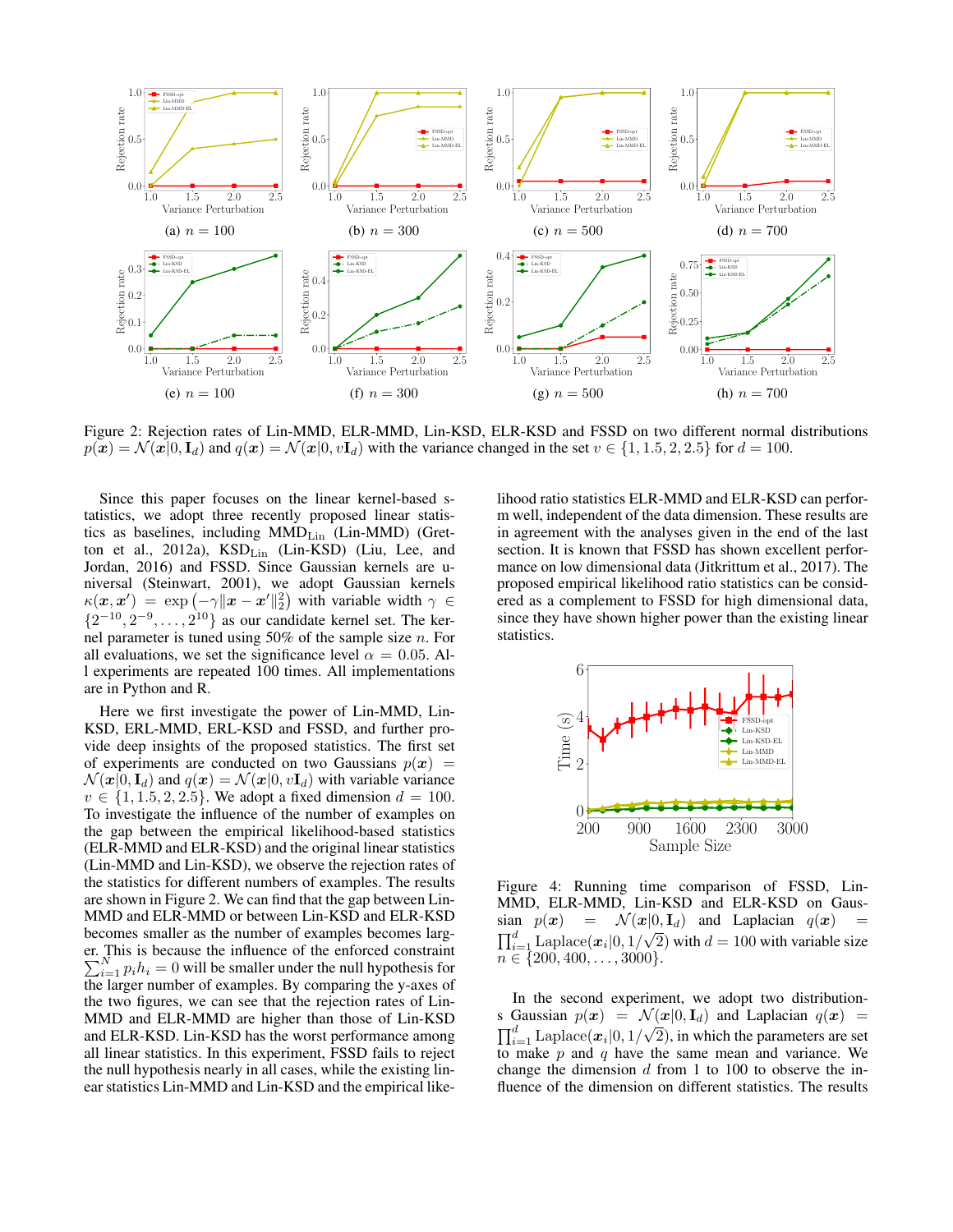

Figure 3: Comparison of rejection rates between Lin-MMD, ELR-MMD, Lin-KSD, ELR-KSD and FSSD on Gaussian  $p(\boldsymbol{x}) = \mathcal{N}(\boldsymbol{x}|0,\mathbf{I}_d)$  and Laplacian  $q(\boldsymbol{x}) = \prod_{i=1}^d \mathrm{Laplace}(\boldsymbol{x}_i|0,1/d)$ √ 2) with variable dimension  $d \in \{10, 40, 70, 100\}$  for  $n = 80, 400, 2000, 10000.$ 

for different sample sizes  $n \in \{80, 400, 2000\}$  are shown in Figure 3. We observe that FSSD has high power when the dimension  $d = 1$ , but the power quickly drops as the dimension increases. When the dimension  $d \geq 10$ , FSSD has poor performance (the power is less than 0.5), and when the dimension  $d \geq 40$ , FSSD fails to reject the null hypothesis. In this experiment, the difference between  $p$  and  $q$  is subtle, because they have the same mean and variance. Lin-MMD and Lin-KSD nearly fail to detect this subtle difference even with a large sample size, whereas ELR-MMD and ELR-KSD show remarkably good performance. There are two reasons for the impressive performance of the empirical likelihood ratio statistics. First, enforcing a probability on each pairwise discrepancy can help discriminate the subtle difference between two distributions. Second, the rejection regions of the proposed statistics are obtained by contouring a log likelihood ratio that may be the most powerful test for a fixed significance level  $\alpha$  by Neyman-Pearson lemma (Neyman and Pearson, 1933). This point still needs to be theoretically proved though.

In the third experiment, we compare the running time of all these linear statistics. The results are shown in Figure 4. We observe that the running time of the empirical likelihoodbased statistics ELR-MMD and ELR-KSD are almost the same as that of the linear statistics Lin-MMD and Lin-KSD, and all these linear statistics are much faster than FSSD. There are two reasons for the low efficiency of FSSD. First, under the null hypothesis, the asymptotic distribution of F-SSD takes the form of a finite weighted sum of independent  $\chi^2$  variables, so it requires bootstrap or simulation to get the threshold for rejecting the null hypothesis (Jitkrittum et al., 2017), which is time-consuming. Second, FSSD optimizes the test locations  $V = \{v_1, \ldots, v_J\} \subset \mathbb{R}^d$  via gradient as-

cent to get better performance than FSSD-rand<sup>2</sup>(Jitkrittum et al., 2017).

In the fourth experiment, we check the Type-I errors (false rejection rates) of all tests. We consider a 10-dimensional Gaussian distribution and a Gaussian-Bernoulli restricted Boltzmann machine (RBM), which is a hidden variable graphical model consisting of a continuous observable variable  $x \in \mathbb{R}^d$  and a binary hidden variable  $h \in \{\pm 1\}^{d_h}$ , with joint probability

$$
p(\boldsymbol{x},h) = \frac{1}{Z} \exp(\boldsymbol{x}^{\mathrm{T}} \mathbf{B} h + b^{\mathrm{T}} \boldsymbol{x} + c^{\mathrm{T}} \boldsymbol{x} - \frac{1}{2} ||\boldsymbol{x}||^2).
$$

The results are demonstrated in Figure 5, which shows the rejection rates of all the tests as the sample size increases when  $p$  and  $q$  are the same RBM or Gaussian distribution. All the tests have roughly the right false rejection rates at the set significance level  $\alpha = 0.05$ 

### **Conclusions**

In this paper, we introduce the empirical likelihood method into the kernel test domain for the first time and propose two novel empirical likelihood ratio (ELR) statistics for the two sample test and the goodness of fit test, respectively. The proposed statistics have better performance than the existing MMD<sub>Lin</sub> and KSD<sub>Lin</sub>, and alleviate the high dimensionality curse faced by the best linear statistic, FSSD. We demonstrate the limiting chi-square distributions of the proposed novel statistics by proving the Wilks' theorems. We empirically verify the performance of the ELR statistics for high dimensional data and provide deep insights of the proposed statistics as compared to the state-of-the-art statistics.

<sup>&</sup>lt;sup>2</sup>In FSSD-rand, the test locations are set to random draws from a multivariate normal distribution fitted to the data (Jitkrittum et al., 2017).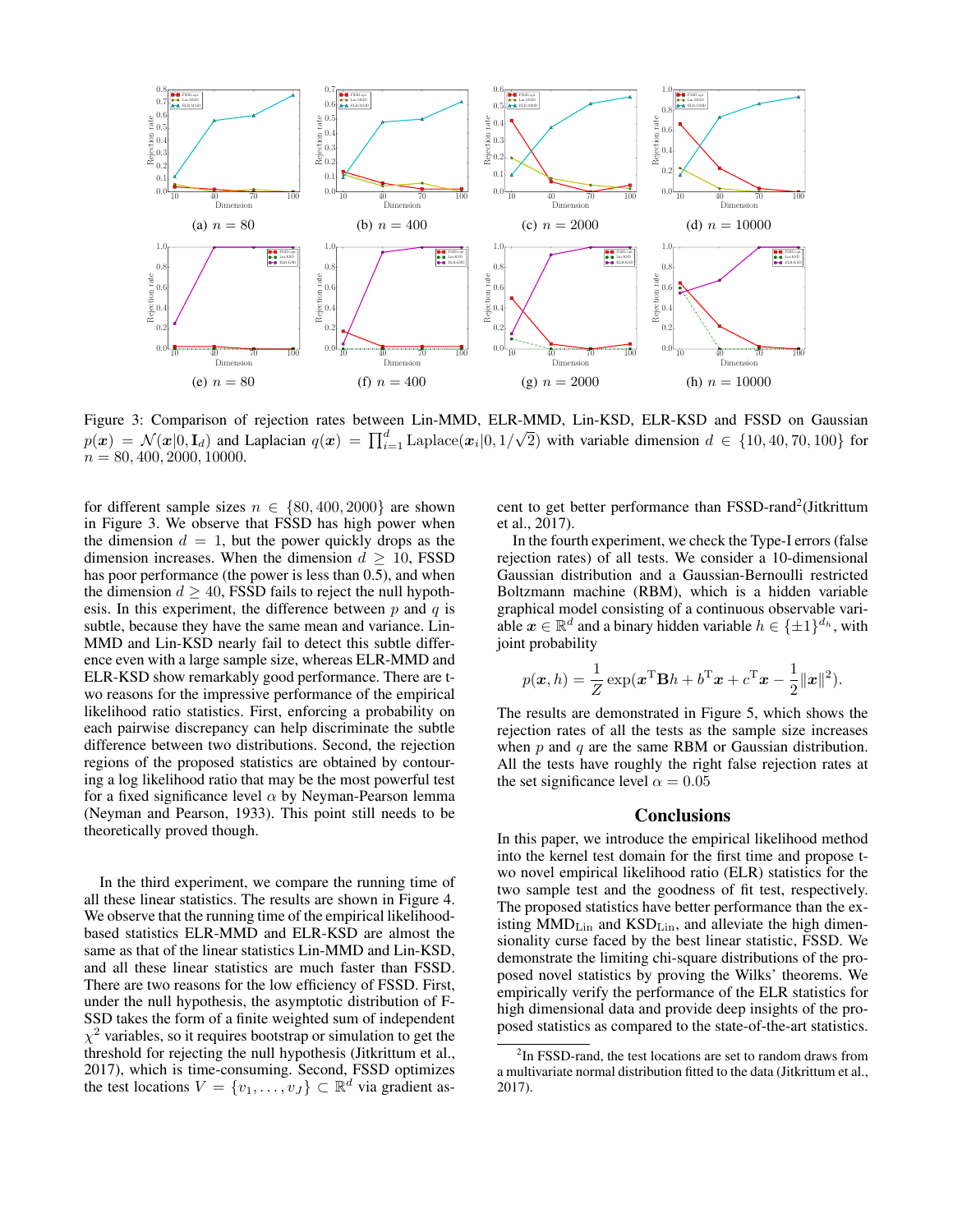

Figure 5: Type I errors of all tests. The left one is for two Gaussian distributions and the right one is for two RBMs.

In the future, we will exploit the higher dimensional empirical likelihood statistics to further improve the performance of the kernel tests and apply the empirical likelihood method to other statistical test problems, such as the independence test (Zhang et al., 2018) and conditional independence test (Ji et al., 2017; Strobl, Zhang, and Visweswaran, 2017).

### References

- Binkowski, M.; Sutherland, D. J.; Arbel, M.; and Gretton, A. 2018. Demystifying mmd gans. *arXiv preprint arXiv:1801.01401*.
- Borgwardt, K. M.; Gretton, A.; Rasch, M. J.; Kriegel, H.-P.; Schölkopf, B.; and Smola, A. J. 2006. Integrating structured biological data by kernel maximum mean discrepancy. *Bioinformatics* 22(14):e49–e57.
- Chandrasekaran, V.; Srebro, N.; and Harsha, P. 2008. Complexity of inference in graphical models. In *UAI 2018*, 70–78. AUAI Press.
- Chwialkowski, K.; Strathmann, H.; and Gretton, A. 2016. A kernel test of goodness of fit. In *ICML 2016*, 2606–2615.
- Cucker, F., and Smale, S. 2002. On the mathematical foundations of learning. *Bulletin of the American Mathematical Society* 39(1):1–49.
- Fukumizu, K.; Bach, F. R.; and Jordan, M. I. 2004. Dimensionality reduction for supervised learning with reproducing kernel hilbert spaces. *Journal of Machine Learning Research* 5:73–99.
- Gretton, A.; Borgwardt, K. M.; Rasch, M.; Schölkopf, B.; and Smola, A. J. 2007. A kernel method for the two-sample-problem. In *NIPS 19*, 513–520.
- Gretton, A.; Borgwardt, K. M.; Rasch, M. J.; Schölkopf, B.; and Smola, A. J. 2012a. A kernel two-sample test. *Journal of Machine Learning Research* 13:723–773.
- Gretton, A.; Sejdinovic, D.; Strathmann, H.; Balakrishnan, S.; Pontil, M.; Fukumizu, K.; and Sriperumbudur, B. K. 2012b. Optimal kernel choice for large-scale two-sample tests. In *NIPS 25*, 1205–1213.
- Ji, S.; Ning, J.; Qin, J.; and Follmann, D. 2017. Conditional independence test by generalized kendalls tau with generalized odds ratio. *Statistical methods in medical research* 0962280217695345.
- Jitkrittum, W.; Xu, W.; Szabó, Z.; Fukumizu, K.; and Gretton, A. 2017. A linear-time kernel goodness-of-fit test. In *NIPS 2017*, 261–270.
- Koller, D., and Friedman, N. 2009. *Probabilistic graphical models: principles and techniques*. MIT press.
- Li, C.-L.; Chang, W.-C.; Cheng, Y.; Yang, Y.; and Póczos, B. 2017. Mmd gan: Towards deeper understanding of moment matching network. In *Advances in Neural Information Processing Systems*, 2203–2213.
- Liu, Q.; Lee, J.; and Jordan, M. 2016. A kernelized Stein discrepancy for goodness-of-fit tests. In *ICML 2016*, 276–284.
- Lloyd, J. R., and Ghahramani, Z. 2015. Statistical model criticism using kernel two sample tests. In *NIPS 28*, 829–837.
- Micchelli, C. A.; Xu, Y.; and Zhang, H. 2006. Universal kernels. *Journal of Machine Learning Research* 7:2651–2667.
- Muandet, K.; Fukumizu, K.; Sriperumbudur, B.; Schölkopf, B.; et al. 2017. Kernel mean embedding of distributions: A review and beyond. *Foundations and Trends*(R) in Machine Learning 10(1-2):1–141.
- Neyman, J., and Pearson, E. S. 1933. On the problem of the most efficient tests of statistical inference. *Biometrika A* 20:175–240.
- Oates, C. J.; Girolami, M.; and Chopin, N. 2017. Control functionals for monte carlo integration. *Journal of the Royal Statistical Society: Series B (Statistical Methodology)* 79(3):695–718.
- Owen, A. B. 1988. Empirical likelihood ratio confidence intervals for a single functional. *Biometrika* 75(2):237–249.
- Owen, A. B. 1990. Empirical likelihood ratio confidence regionsn. *Annals of Statistics* 18(1):90–120.
- Owen, A. B. 2001. *Empirical Likelihood*. Chapman and Hall/CRC, New York.
- Ramdas, A.; Reddi, S. J.; Poczos, B.; Singh, A.; and Wasserman, L. 2014. On the high-dimensional power of linear-time kernel two-sample testing under mean-difference alternatives. *arXiv preprint arXiv:1411.6314*.
- Salakhutdinov, R. 2015. Learning deep generative models. *Annual Review of Statistics and Its Application* 2:361–385.
- Song, L.; Smola, A. J.; Gretton, A.; Bedo, J.; and Borgwardt, K. 2012. Feature selection via dependence maximization. *Journal of Machine Learning Research* 13:1393–1434.